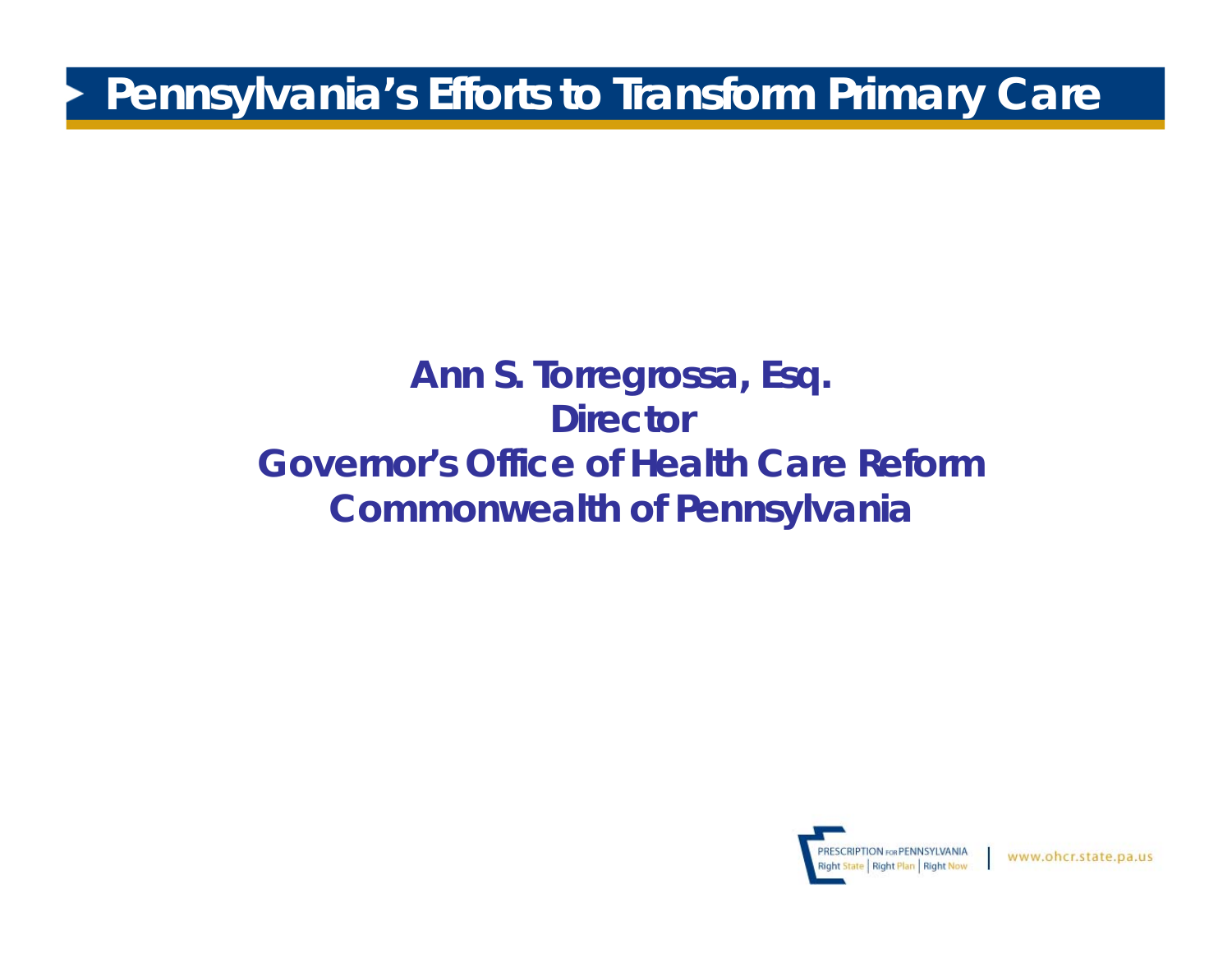**Prescription for Pennsylvania is a set of integrated practical strategies for improving the health care of all Pennsylvanians, making the health care system more efficient and containing its cost. Our Medical Home initiative came out of Rx for PA.**



**Right State** | **Right Plan** | **Right Now**

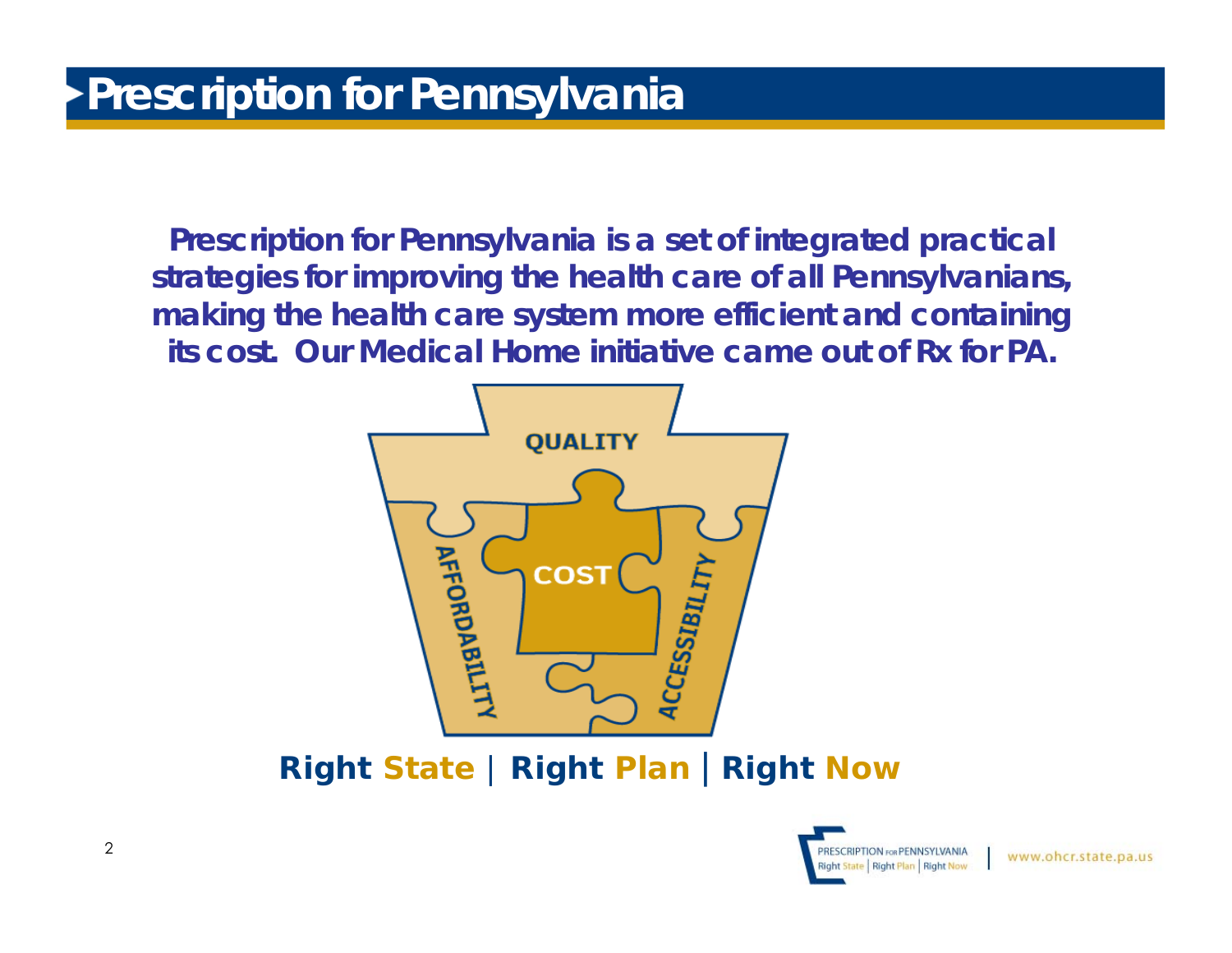**Rx for Access**

#### **Rx for Affordability**

Cover All Pennsylvanians

Coverage for College Students and Young Adults

> Community Benefit **Requirements**

Uniform Admission Criteria

Fair Billing and Collection **Practices** 

Capital Expenditures

Small Group Insurance Reform

Transparency of Cost and Quality Data

Health Care WorkforceRemoving Practice Barriers •CRNP's•Physician Assistants •Nurse Midwives•CRNAs•PharmacistsCost-Effective SitesCo-Occurring Disorders

#### **Rx for Quality**

Health Associated Infections

Quality Outcomes

**Technology** 

Pay for Performance

Chronic Care

Health Disparities

Child and Adult Wellness

Long Term Living

End of Life and Palliative Care

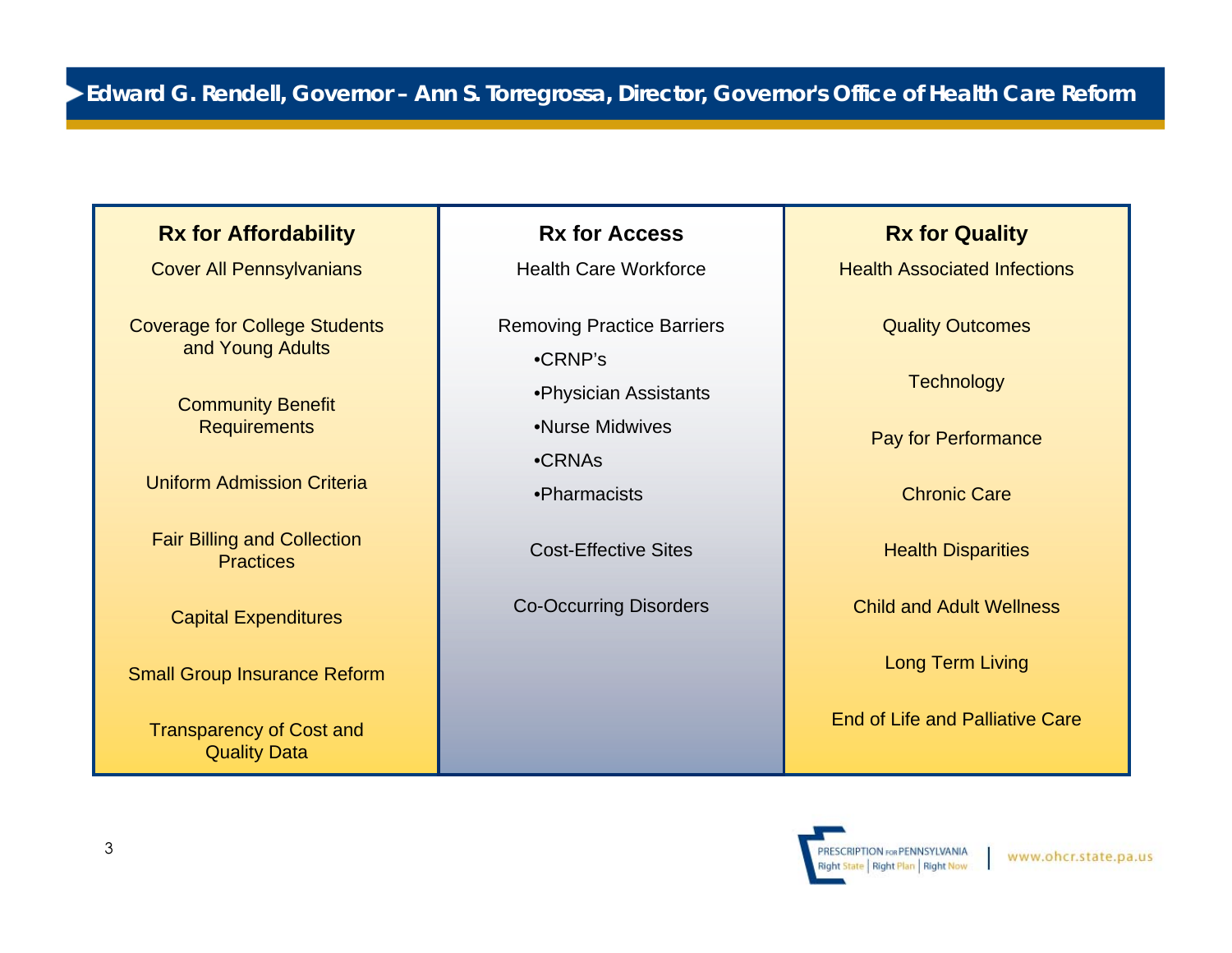- • Pennsylvania had some of the worst scope of practice laws in the country, e.g., only state where nurse midwives could not prescribe.
- Need to ensure that all primary care providers can practice to the full extent of their education and training.
- $\bullet$ We were able to get improvements in law for CRNPs, nurse midwives, dental hygienists, pharmacists, physical therapists and physician assistants.
- $\bullet$  Since the CRNP change 41 clinics have opened, employing 200 nurses with 300,000 visits/year, half of which would have been ER visits.
- •Lesson: Maximize workforce

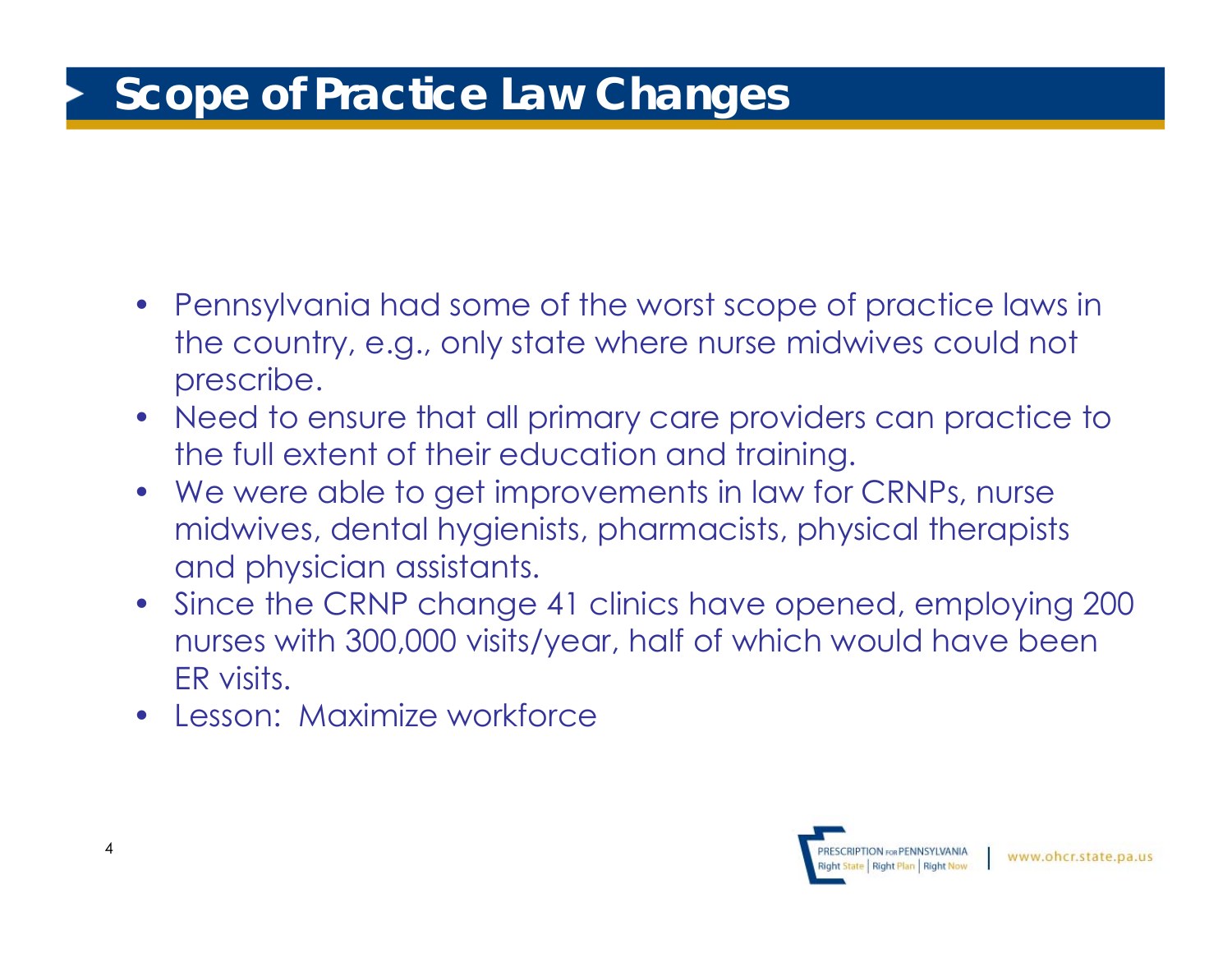- 20% of primary care physicians plan to leave practice in next 5 years and 43% within 10 years.
- •Very few residents are going into primary care.
- • When surveyed about why residents are choosing primary they cite the chaos of primary practice, being on a hamster wheel seeing patients every few minutes and reimbursement that does not begin to cover student loans.
- $\bullet$  Existing practices often have the doctor spending all face time with the patient and are not using their staff efficiently.
- $\bullet$  The net result is not good for the practitioner, the patient or health care's bottom line.

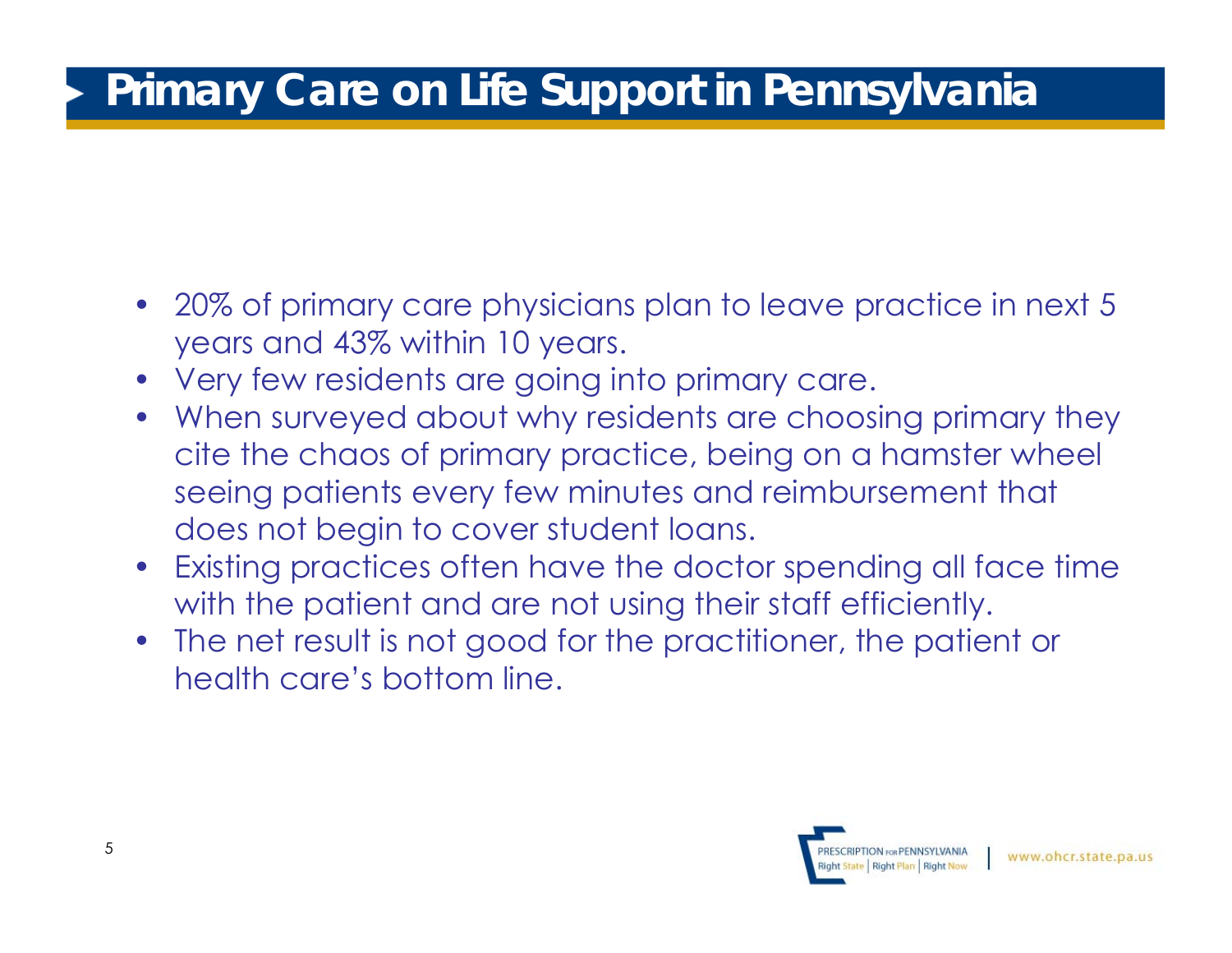# **Transforming Chronic Care in Pennsylvania**

- 80% of health care costs is for 20% of patients with chronic conditions.
- • Improving chronic care is win-win for both cost reduction and improved quality.
- For 2007, PA hospitals charged \$4 billion for avoidable hospitalizations for those with chronic conditions. This does not include avoidable ER.
- We know that patients are receiving only about 56% of the evidence-based primary care they need and it is even less for those with multiple chronic conditions.
- We needed to change <u>both</u> how care is delivered at the primary care level and how it is paid for, and to do so we needed to partner with the private sector to get it done.

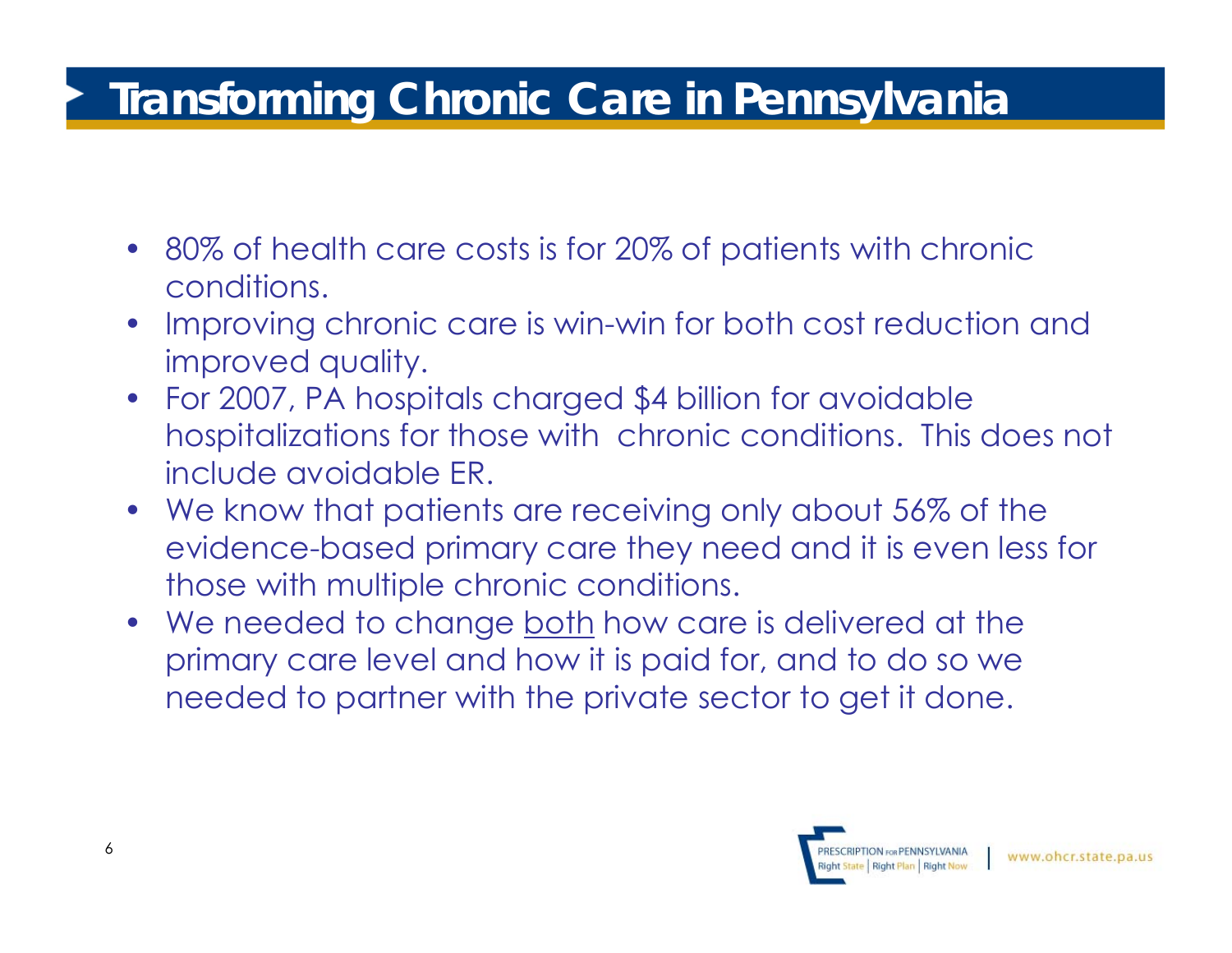## **The Governor's Chronic Care Initiative**

- • The Pennsylvania Chronic Care Management, Reimbursement and Cost Reduction Commission was established by Governor Rendell's Executive Order in May 2007
- $\bullet$  The Commission presented its Strategic Plan to the Governor on February 13, 2008
- • Business case and framework for implementing a combination of the Chronic Care and Patient-Centered Medical Home models across the Commonwealth. See: http://www.rxforpa.com/ChronicCare.html
- $\bullet$  Implementation has been incremental and coordinated by region (began May 13, 2008)
- • Targeting diabetes (with co-morbidities) and pediatric asthma and then spreading to high risk patients
- • Partner organizations such as the PA Academy of Family Physicians, Insurance Companies and Community Stakeholders are vital to the success

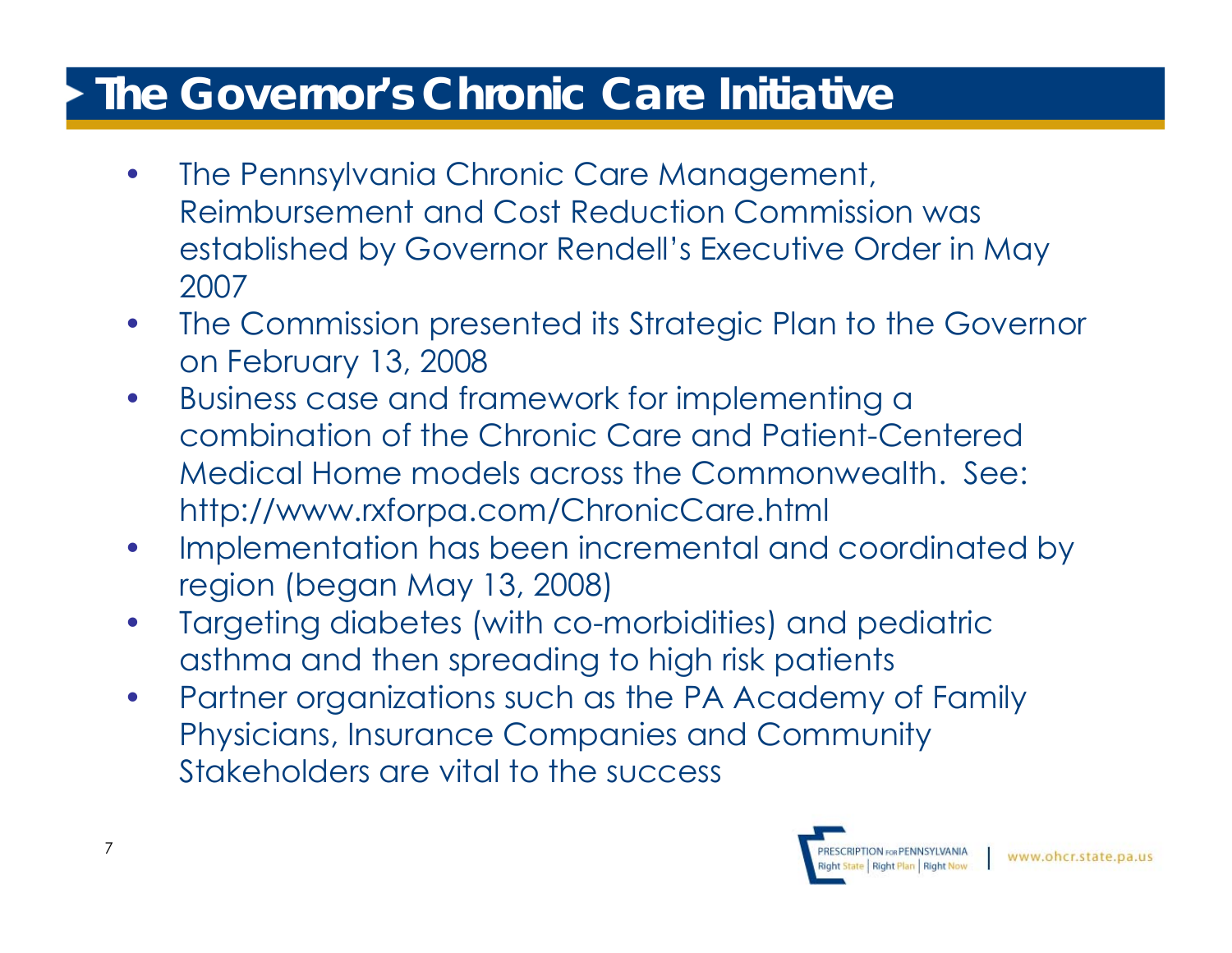# **Transforming Chronic Care in Pennsylvania**

- The strategic plan outlined to (1) change how care was provided to all patients through a combination of the PCMH and Chronic Care Models, and (2) reward practices that transform how care is provided. The goal is to improve care for all patients.
- State supervision of the discussions on payment provided antitrust protection.
- All major payers, except Medicare FFS, participated including our Medicaid HMOs.
- Payors and PCPs committed to a three-year initiative.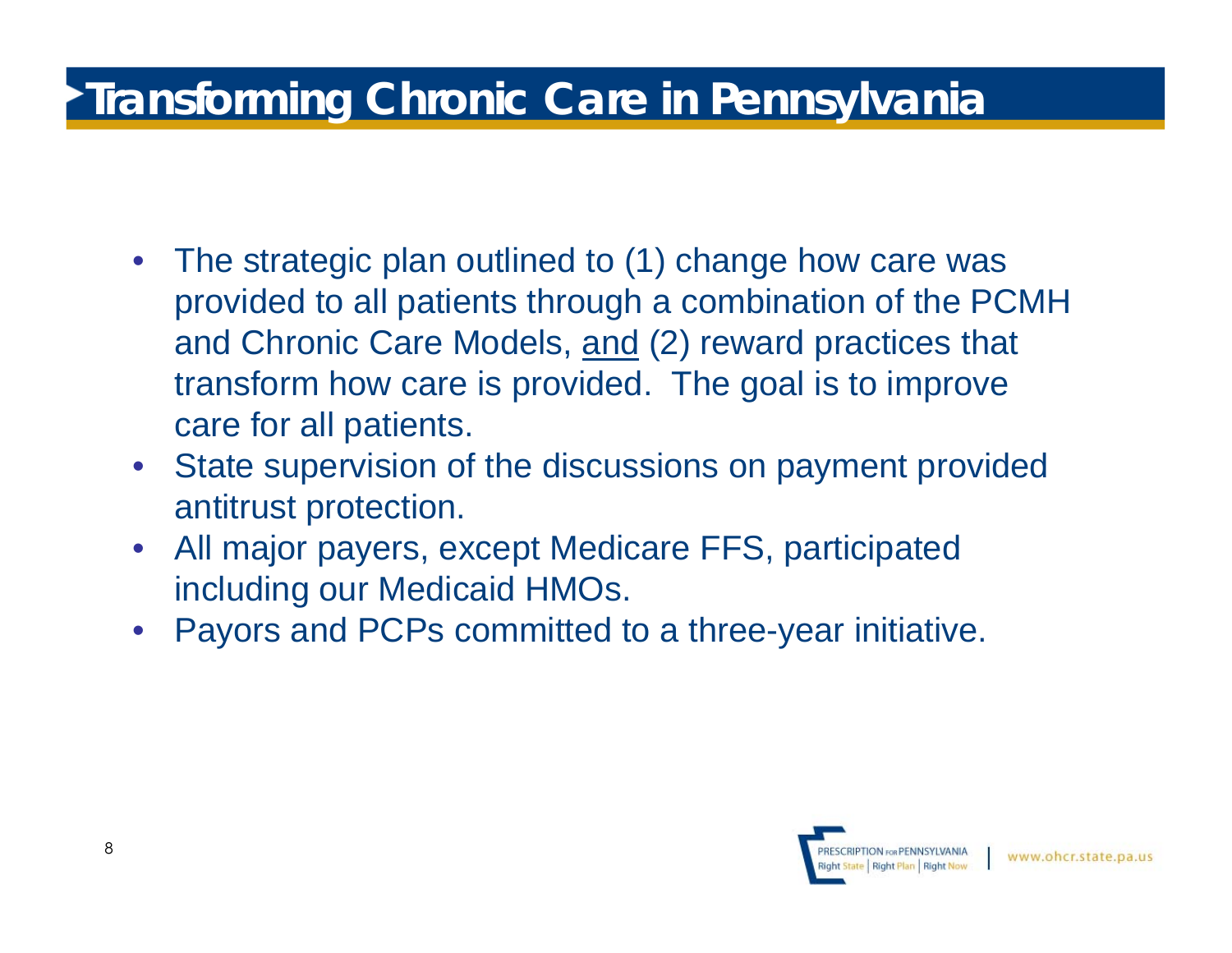- $\bullet$  Financial Incentives for start up and NCQA certification and, in NE, shared cost savings
- Practices selected and their teams identified (physician, RN/MA/LPN and other key staff)
- Prework
- $\bullet$  Learning (educational) Sessions - 7 days first year then 2 meetings a year thereafter
- Monthly Data and Narrative Reporting
- Apply for Patient-Centered Medical Home recognition from **NCQA**
- Monthly Conference Calls
- •Coaching and Expert Faculty Support

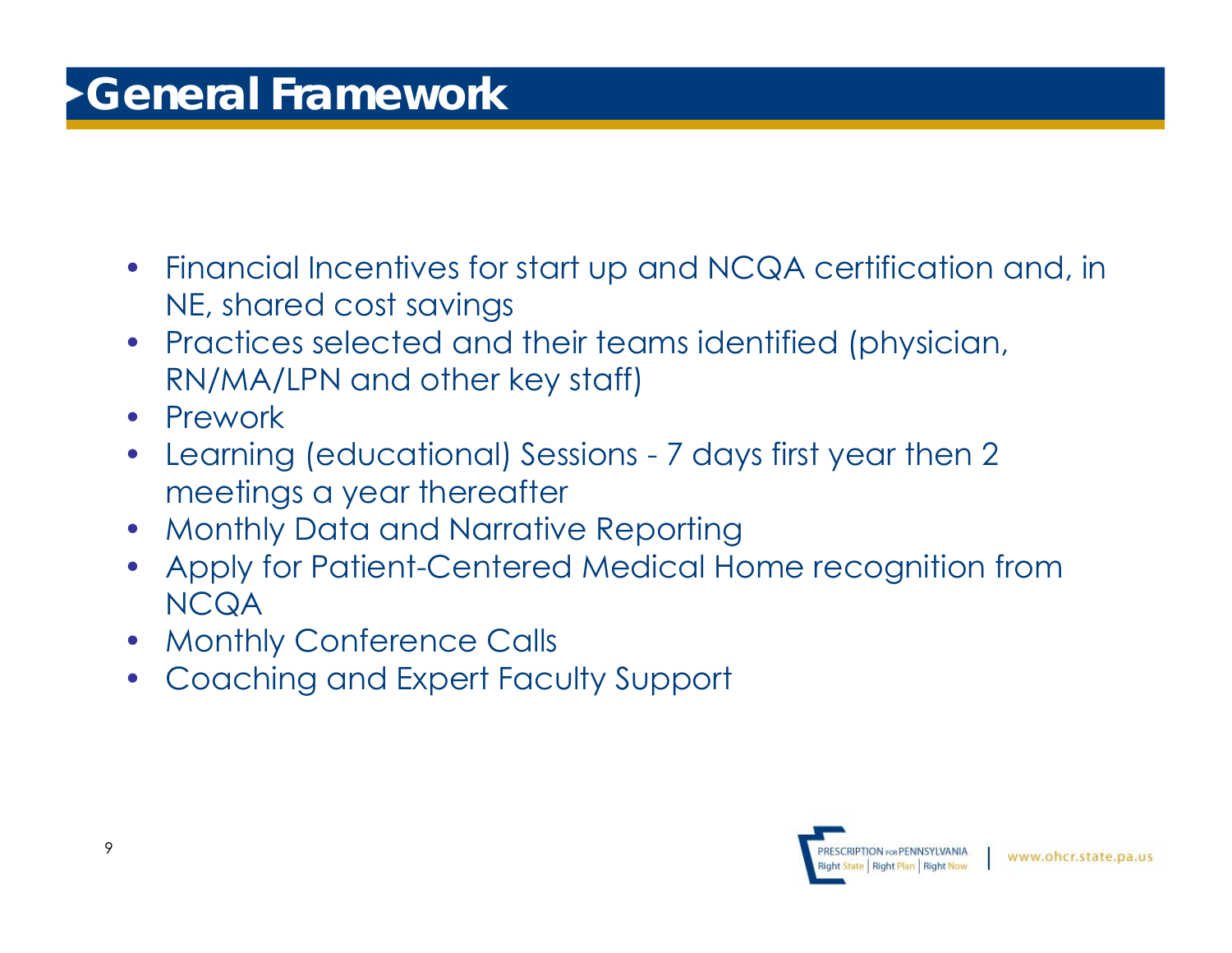Annualized revenue per full-time-equivalent practitioner from all sources for implementing the features of the PCMH recognizes economies of scale and the incremental resources to achieve full transformation of the practice to include all features, *discounted by* the % of practice revenue derived by Medicare FFS and insurers with low market share.

| <b>NCQA PCMH</b><br><b>Recognition Level</b> | <b>Practice</b><br>1 FTE | <b>Practice</b><br>2-4 FTEs | <b>Practice</b><br>5-9 FTEs | <b>Practice</b><br>$10 - 20$<br><b>FTEs</b> |
|----------------------------------------------|--------------------------|-----------------------------|-----------------------------|---------------------------------------------|
| Level 1                                      | \$40,000                 | \$36,000                    | \$32,000                    | \$28,000                                    |
| Level 2                                      | \$60,000                 | \$54,000                    | \$48,000                    | \$42,000                                    |
| Level 3                                      | \$95,000                 | \$85,500                    | \$76,000                    | \$66,500                                    |

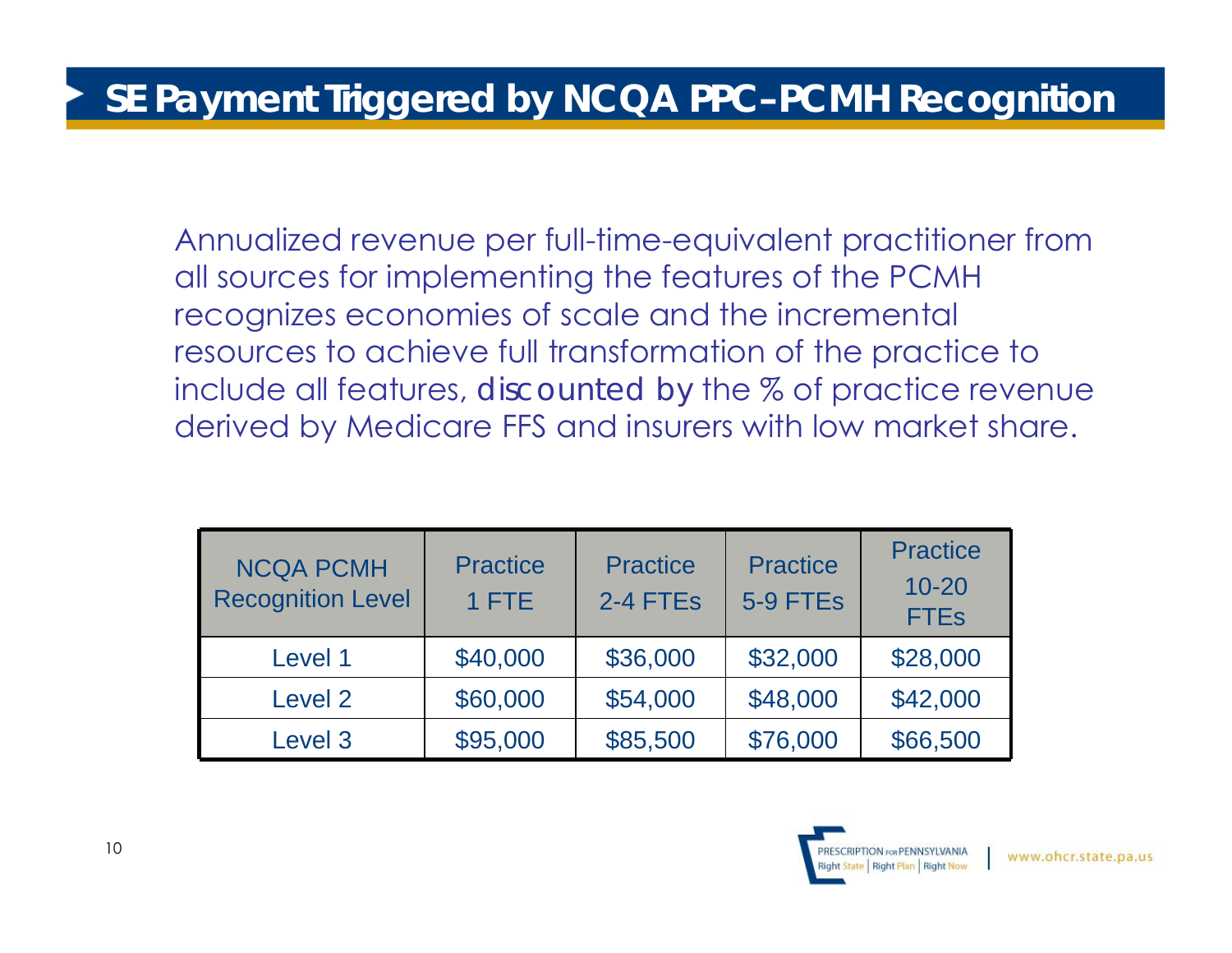- 32 practices, of which 9 are FQHCs/FQHC look a likes
	- -- representing 236 PCPs
	- serving 209,354 patients
	- internal medicine, family practice, pediatrics and CRNPled practices
	- all sizes of practices (three one-physician practices to three10-20 physician practices)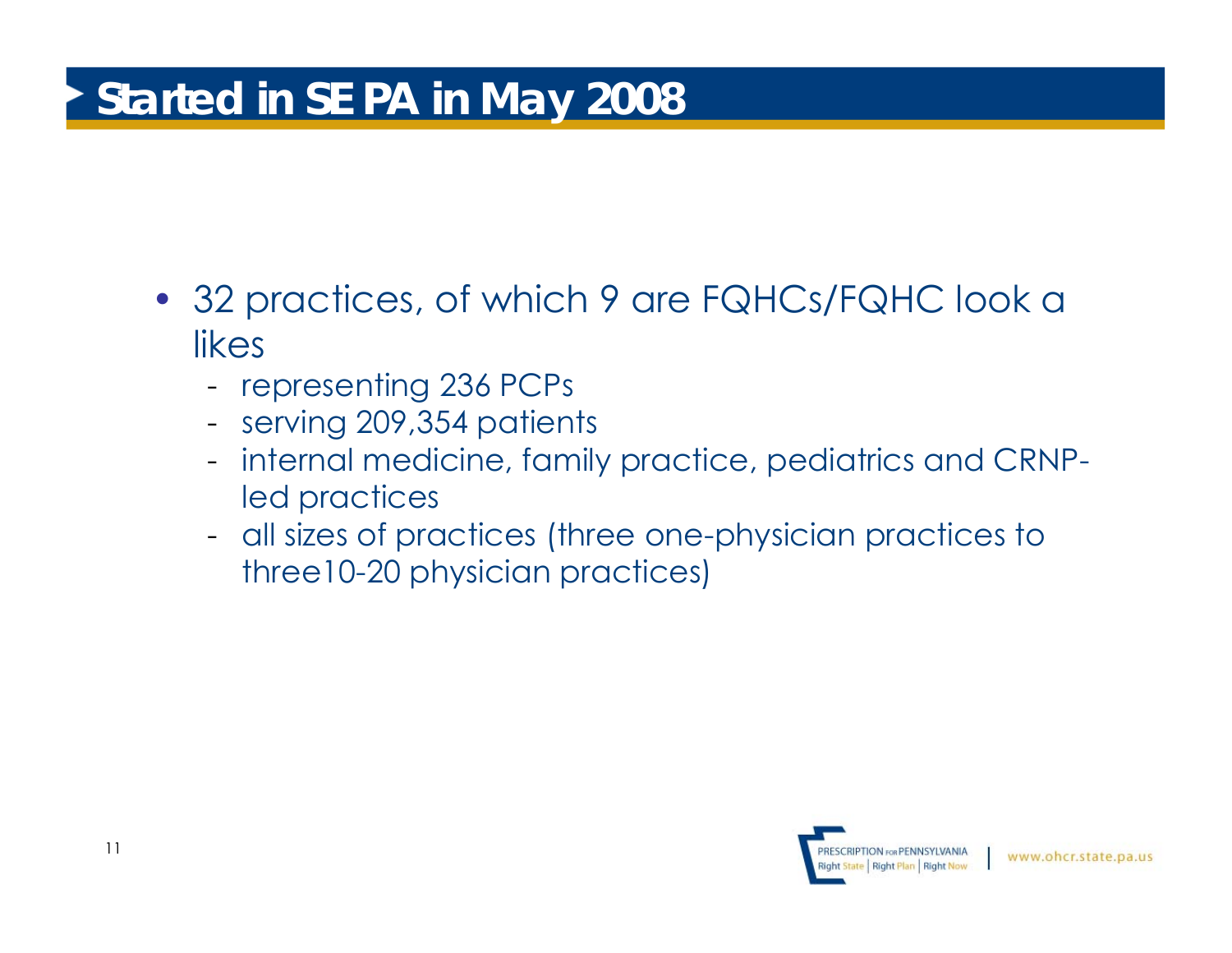- All 32 practices achieved at least Level 1 NCQA certification within 12 months
- 33% improvement in diabetics who gained control of their blood sugar
- Number of diabetics getting eye exams increased 71% and foot exams 142%
- Those who lowered cholesterol below 130 increased by 43% and blood pressure below 140/90 by 25%

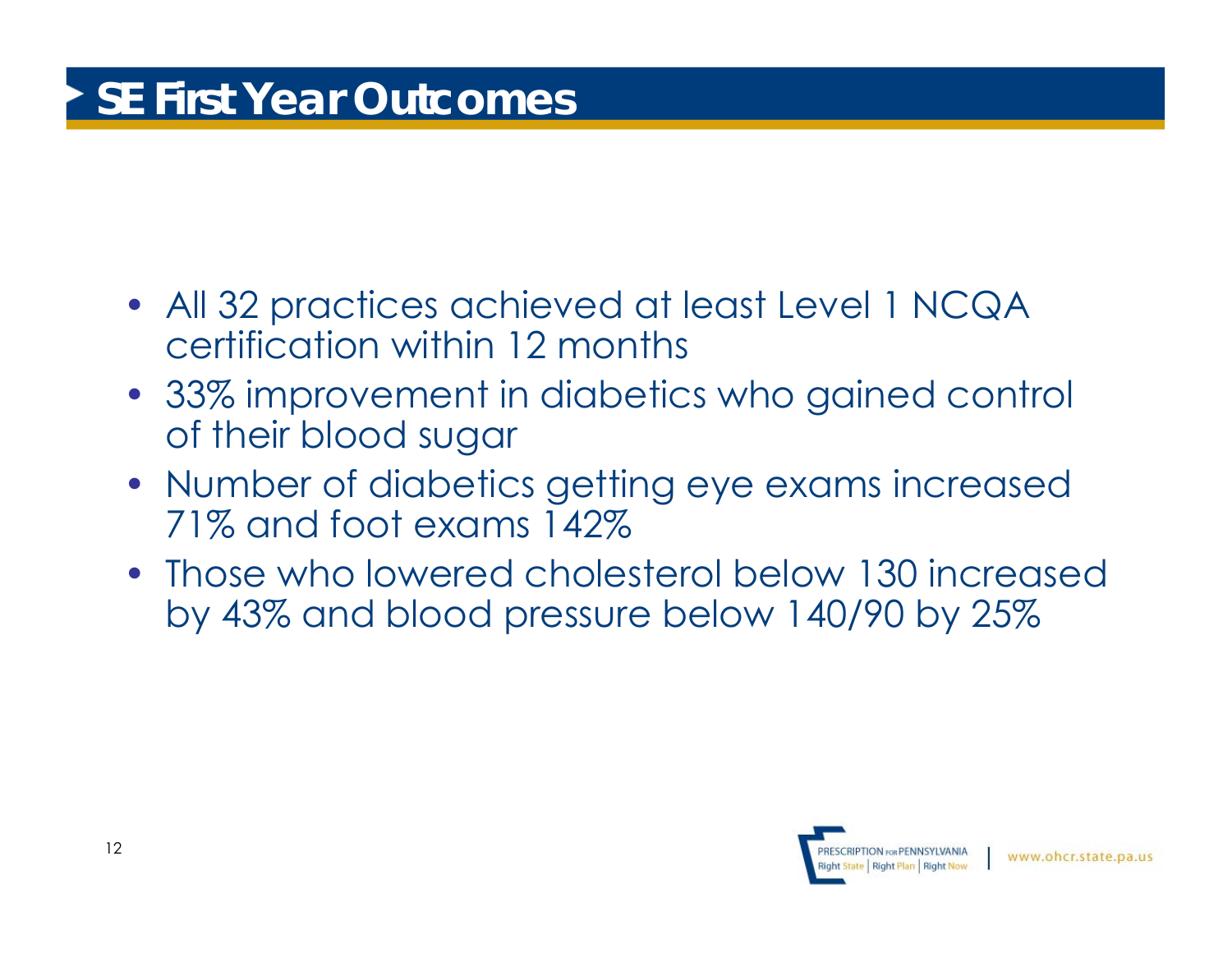## **Preliminary Results for 1 MA HMO**

- Diabetes (1452)
	- − 11.3% increase in prescription costs
	- − 26% reduction in inpatient admissions
	- − 18.4% reduction in ER visits
	- − 15.9% reduction in overall costs (\$46.37 pmpm)
- Asthma (1227)
	- − 17% reduction in inpatient admissions
	- − 6.3% reduction in overall costs (\$9.60 pmpm)
	- − 42% reduction in ER visits
- "utilization definitely went down"

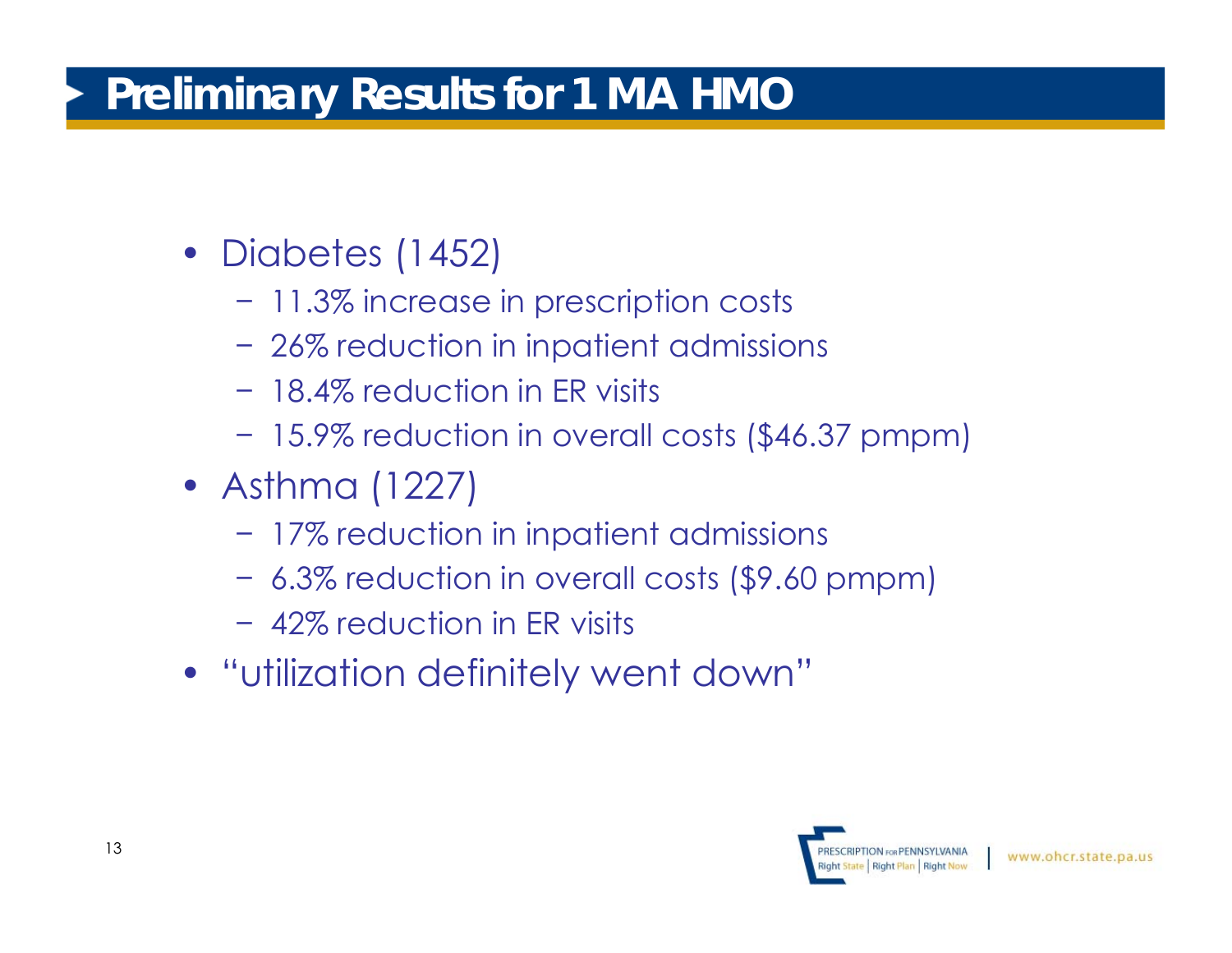

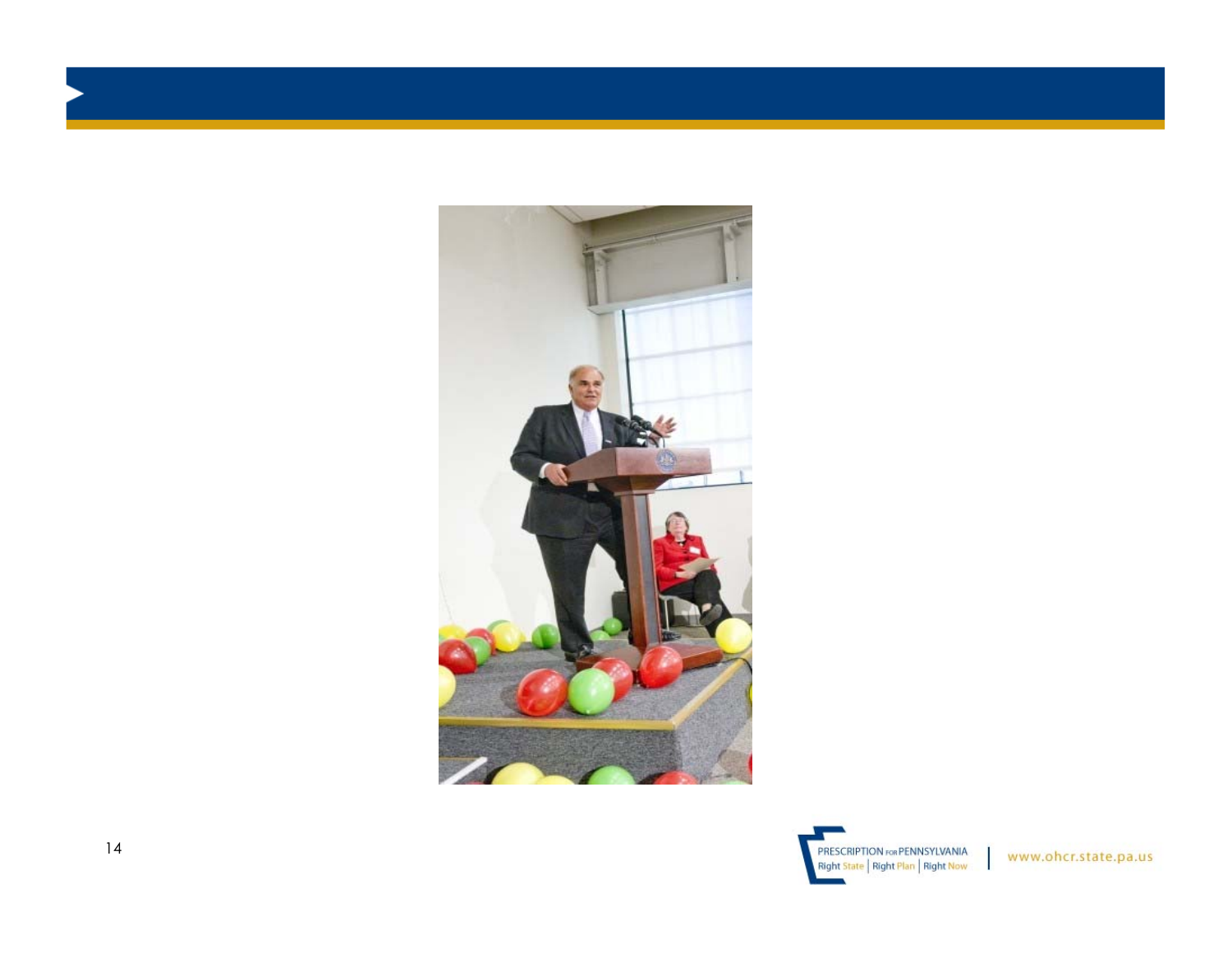#### **Implementation of the Chronic Care Model in Pennsylvania**



Pennsylvania Department of Health Pennsylvania Vital Statistics 1998 -- Page 235

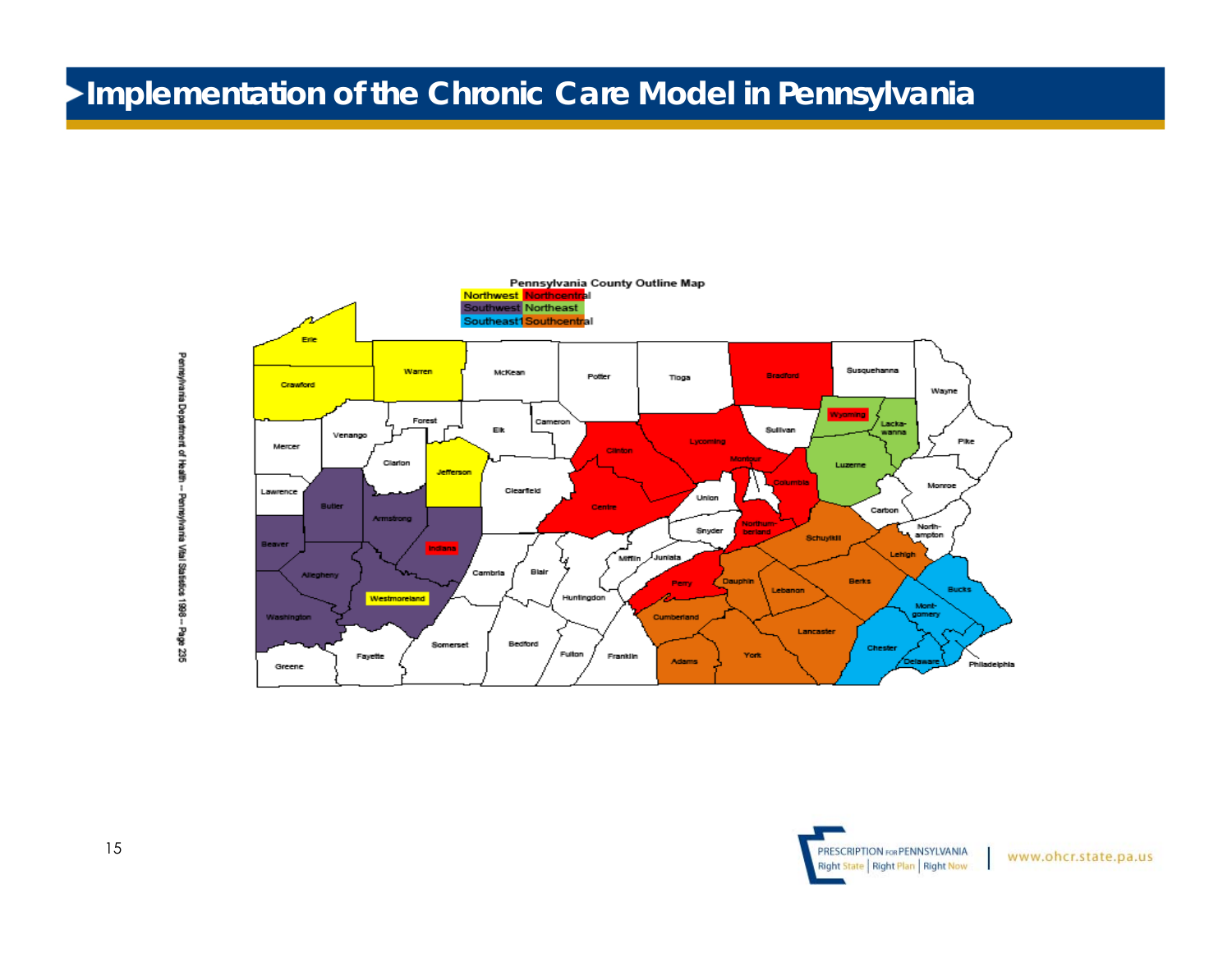| <b>Region</b>      | <b>Number of</b><br><b>Practices</b> | <b>Total</b><br><b>Providers</b> | <b>FTE'S</b> | <b>Total</b><br><b>Reported</b><br><b>Patients</b> | <b>Average</b><br><b>FTE's/Practice</b> | <b>Average</b><br><b>Patients/FT</b><br>Е | Year 1<br><b>Payments</b> | <b>Total</b><br><b>Estimated</b><br><b>Payments By</b><br><b>Insurers</b> |
|--------------------|--------------------------------------|----------------------------------|--------------|----------------------------------------------------|-----------------------------------------|-------------------------------------------|---------------------------|---------------------------------------------------------------------------|
| <b>SEPA</b>        | 32                                   | 206                              | 150.5        | 209,354                                            | 5                                       | 1,391                                     | \$1,965,982               | \$13,599,231                                                              |
| <b>SCPA</b>        | 25                                   | 78                               | 65.5         | 136,317                                            | 3                                       | 2,081                                     |                           | \$4,711,210                                                               |
| <b>SWPA</b>        | 23                                   | 86                               | 64.0         | 154,435                                            | 3                                       | 2,413                                     |                           | \$6,219,842                                                               |
| <b>NEPA</b>        | 37                                   | 139                              | 89.0         | 216,049                                            | $\overline{2}$                          | 2,428                                     |                           | \$5,867,535                                                               |
|                    |                                      |                                  |              |                                                    |                                         |                                           |                           |                                                                           |
|                    |                                      |                                  |              |                                                    |                                         |                                           |                           |                                                                           |
| <b>NWPA</b>        | 19                                   | 34                               | 37           | 73,964                                             | $\overline{2}$                          | 2,026                                     | \$192,000                 | <b>None</b>                                                               |
| <b>NCPA</b>        | 14                                   | 81                               | 81           | 75,049                                             | 6                                       | 927                                       | \$168,000                 | <b>None</b>                                                               |
| <b>SEPA 2</b>      | 23                                   | 159                              | 159          | 228,078                                            | $\overline{7}$                          | 1,434                                     | \$276,000                 | <b>None</b>                                                               |
|                    |                                      |                                  |              |                                                    |                                         |                                           |                           |                                                                           |
| <b>Grand Total</b> | 171                                  | 783                              | 646          | 1,184,908                                          | 4                                       | 1,694                                     | \$2,601,982               |                                                                           |

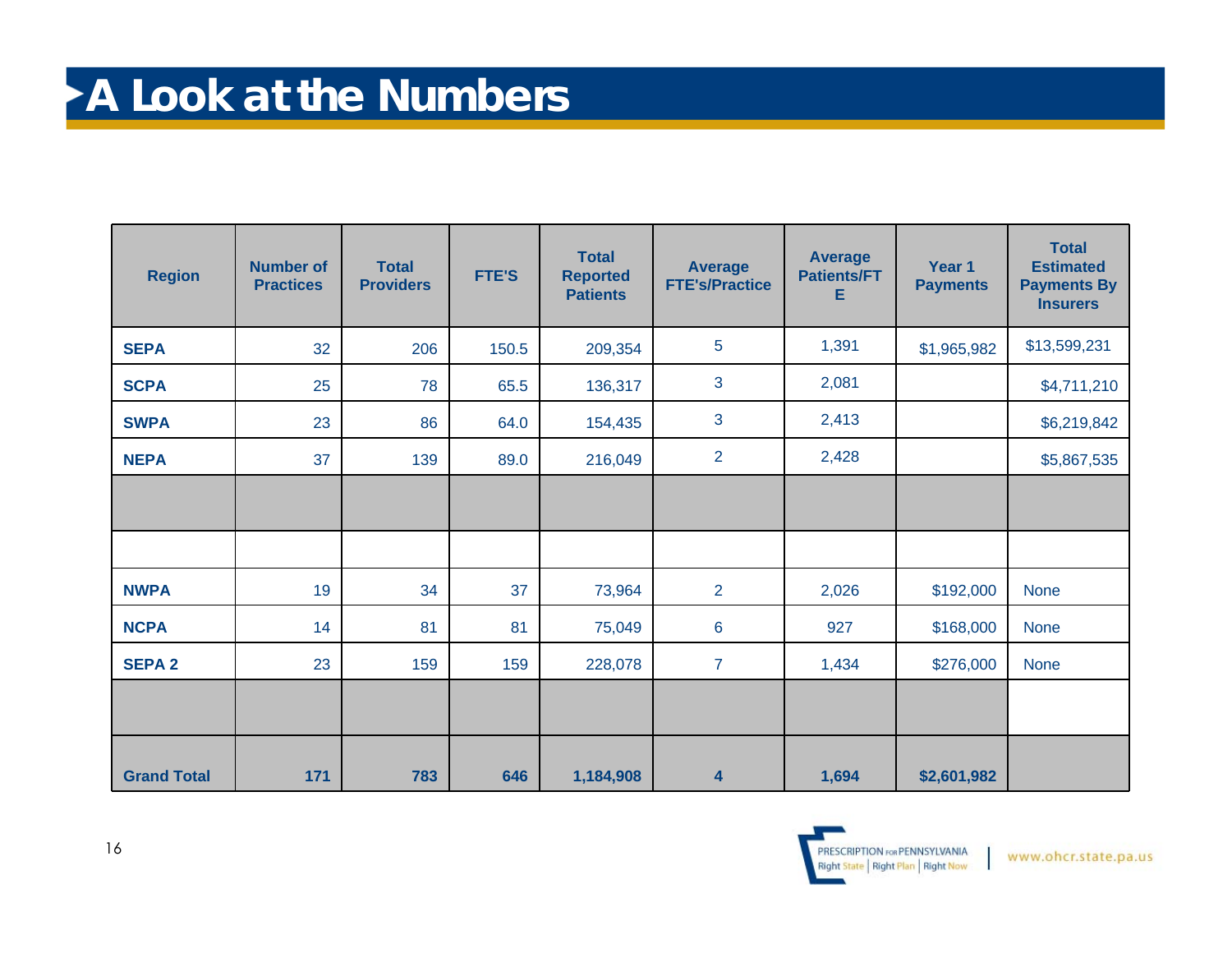#### **NCQA PPC-PCMH RECOGNIZED PRACTICES BY STATE (As of 11/30/09)**



www.ohcr.state.pa.us

Right State | Right Plan | Right Now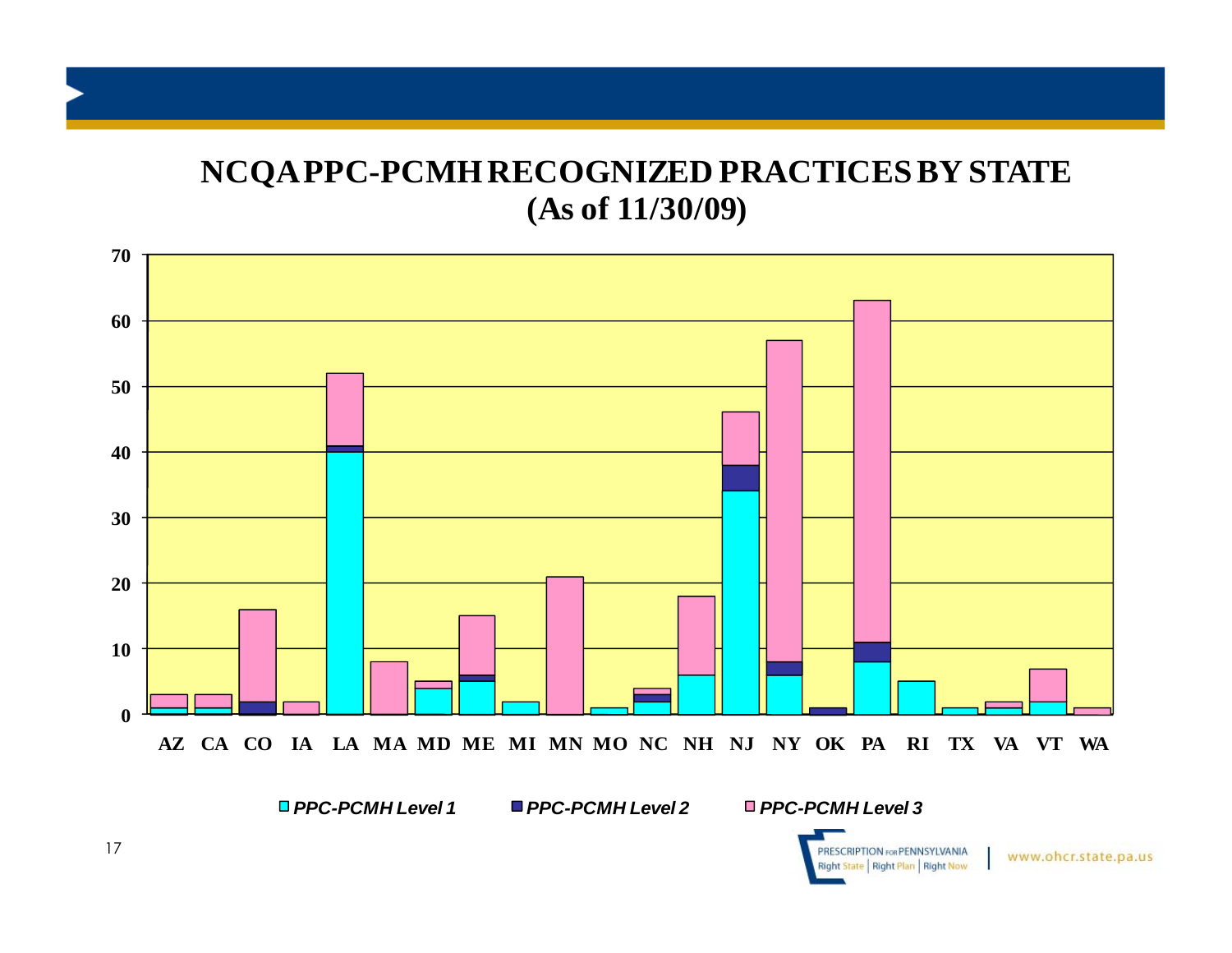- •Improved quality of care within one year
- $\bullet$ Reduced admissions and cost in three years
- $\bullet$  Improved access to care and member satisfaction
- $\bullet$  Support for the vulnerable and essential primary care professional community
- A robust demonstration of the impact of a farreaching, multi-payer strategy to transform care delivery
- Lessons learned to hopefully apply to a broader system-wide model application

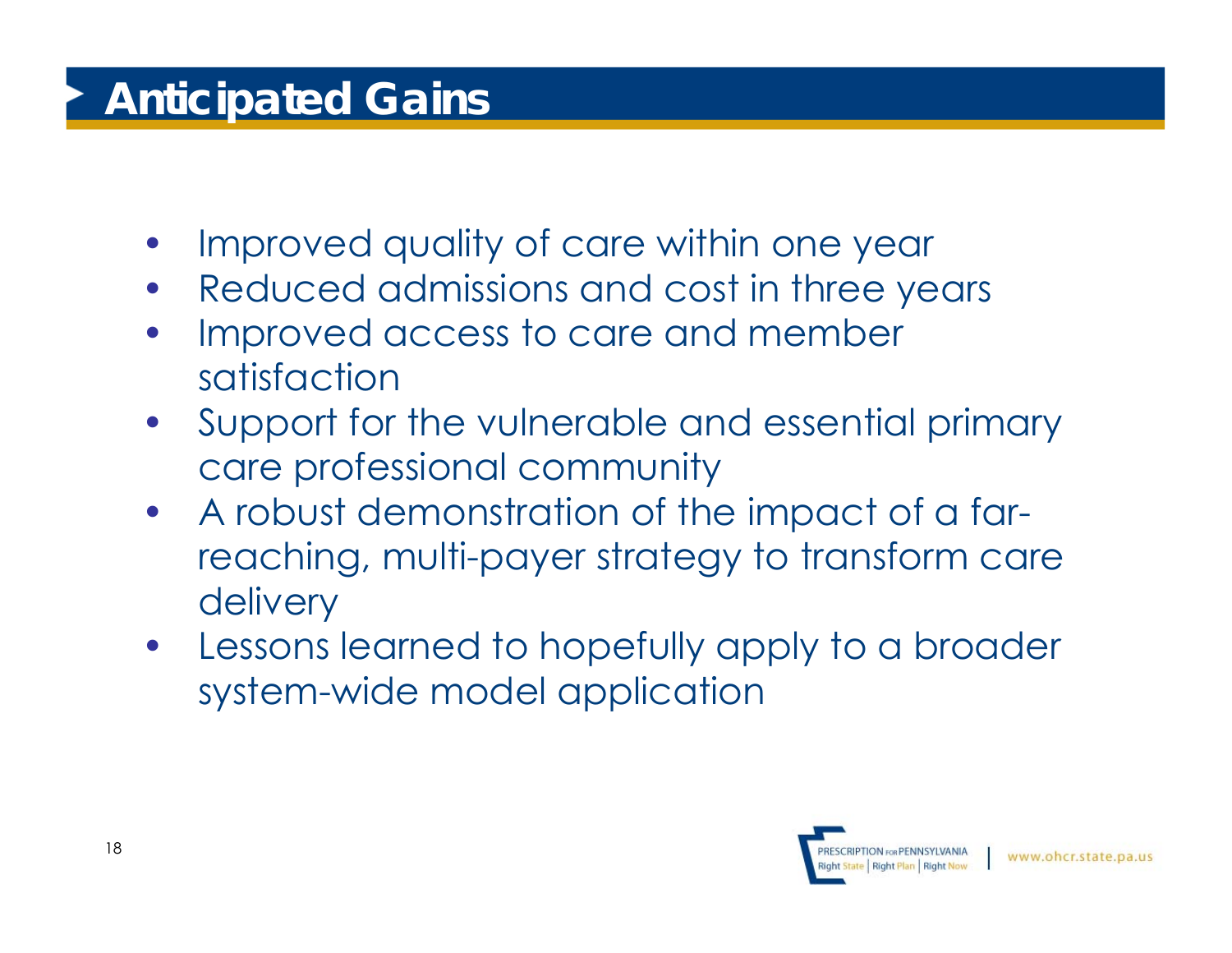## **Target Populations by Region**

- SE PA Total Population
	- $\bullet$ 11,000 diabetes patients in 25 practices
	- 5,000 pediatric asthma patients in 8 practices
- SC PA Total Population
	- 8,250 diabetes patients in 22 practices
	- 600 pediatric asthma patients in 2 practices
- SW PA Total Population
	- 7,000 diabetes patients in 22 practices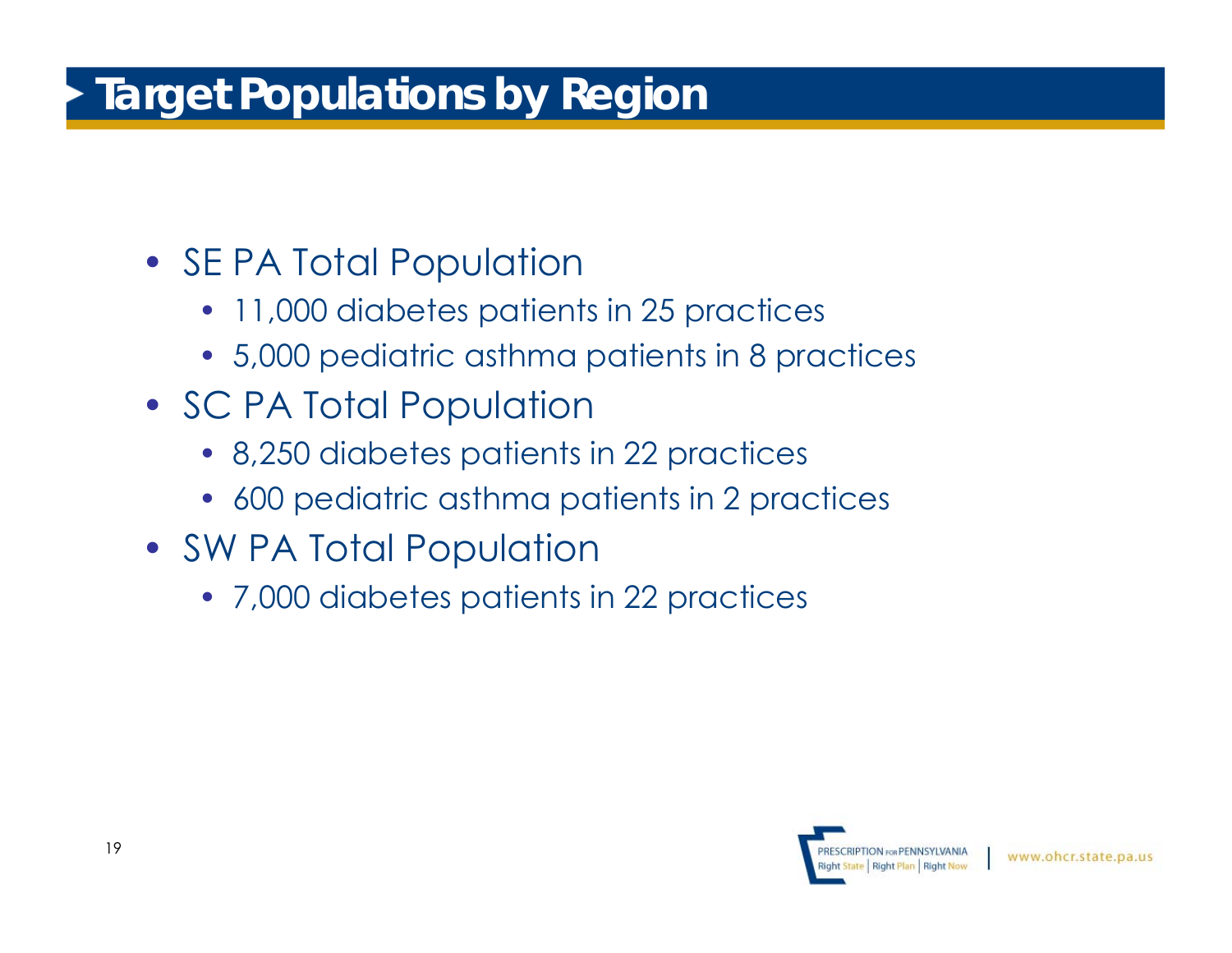### **Aggregate Average % DM Patients A1C>9.0 by PA Region**



#### Months

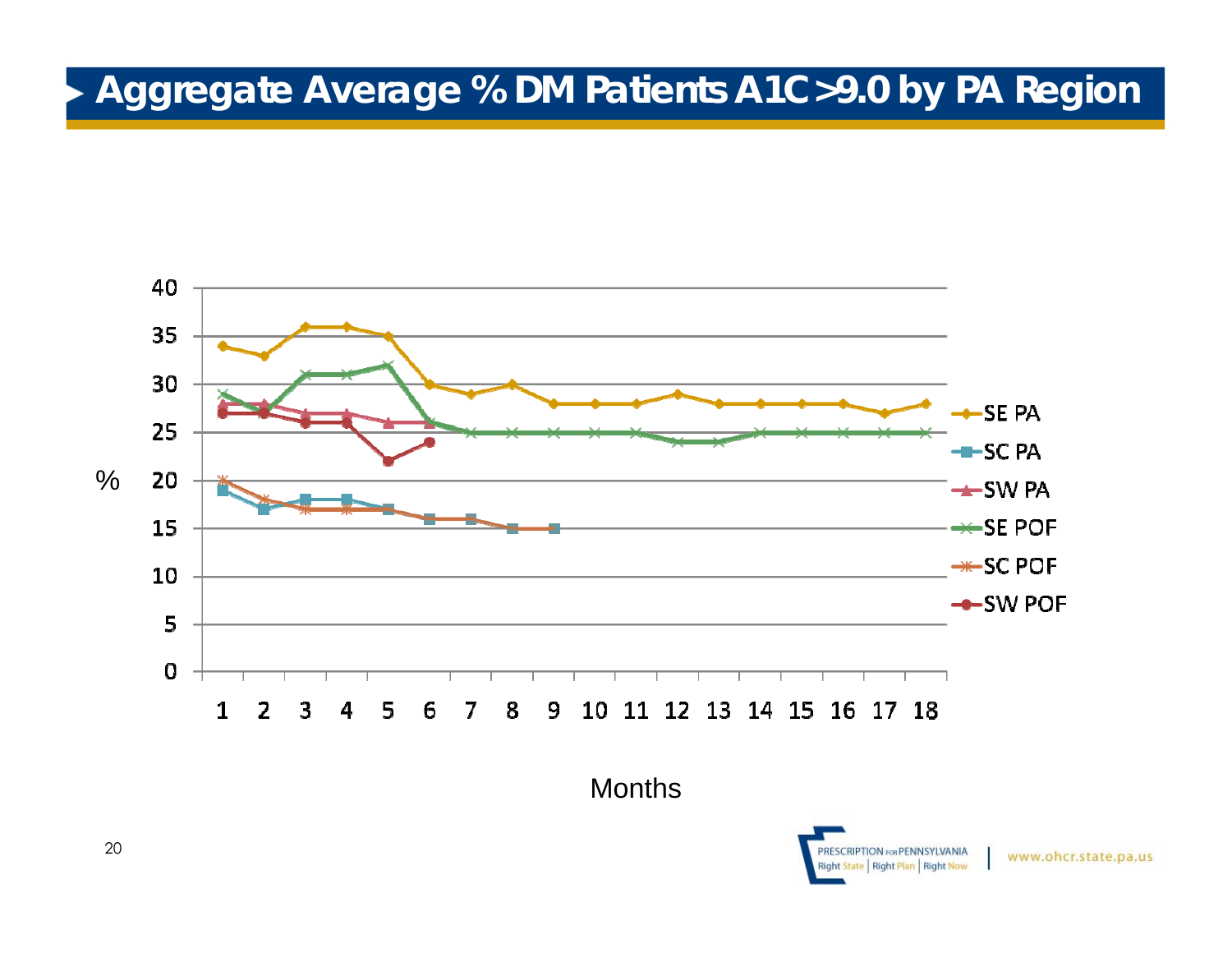## **Aggregate Average % DM Patients BP<130/80 by PA Region**



#### Months

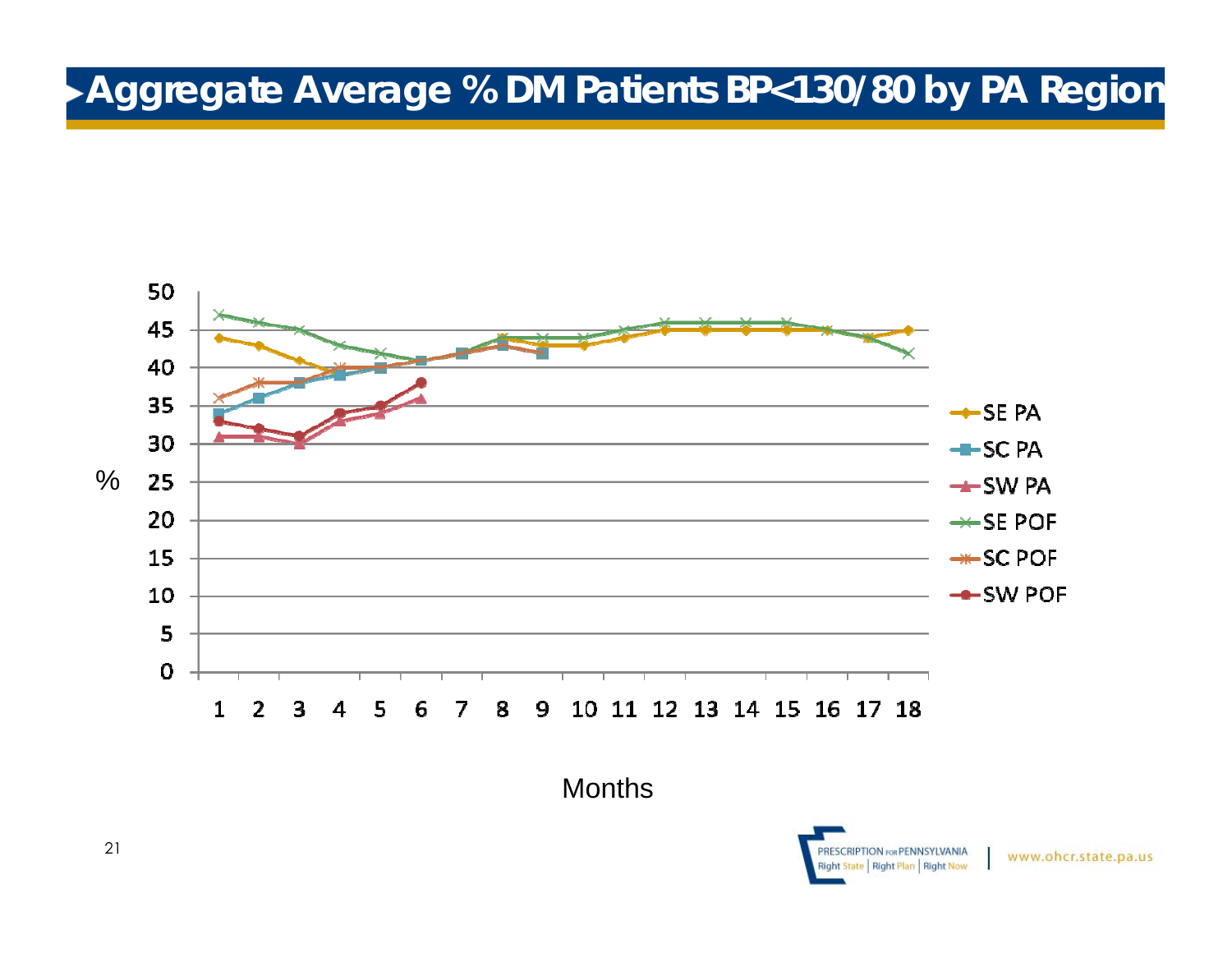## **Aggregate Average % DM Patients BP<140/90 by PA Region**



Months



%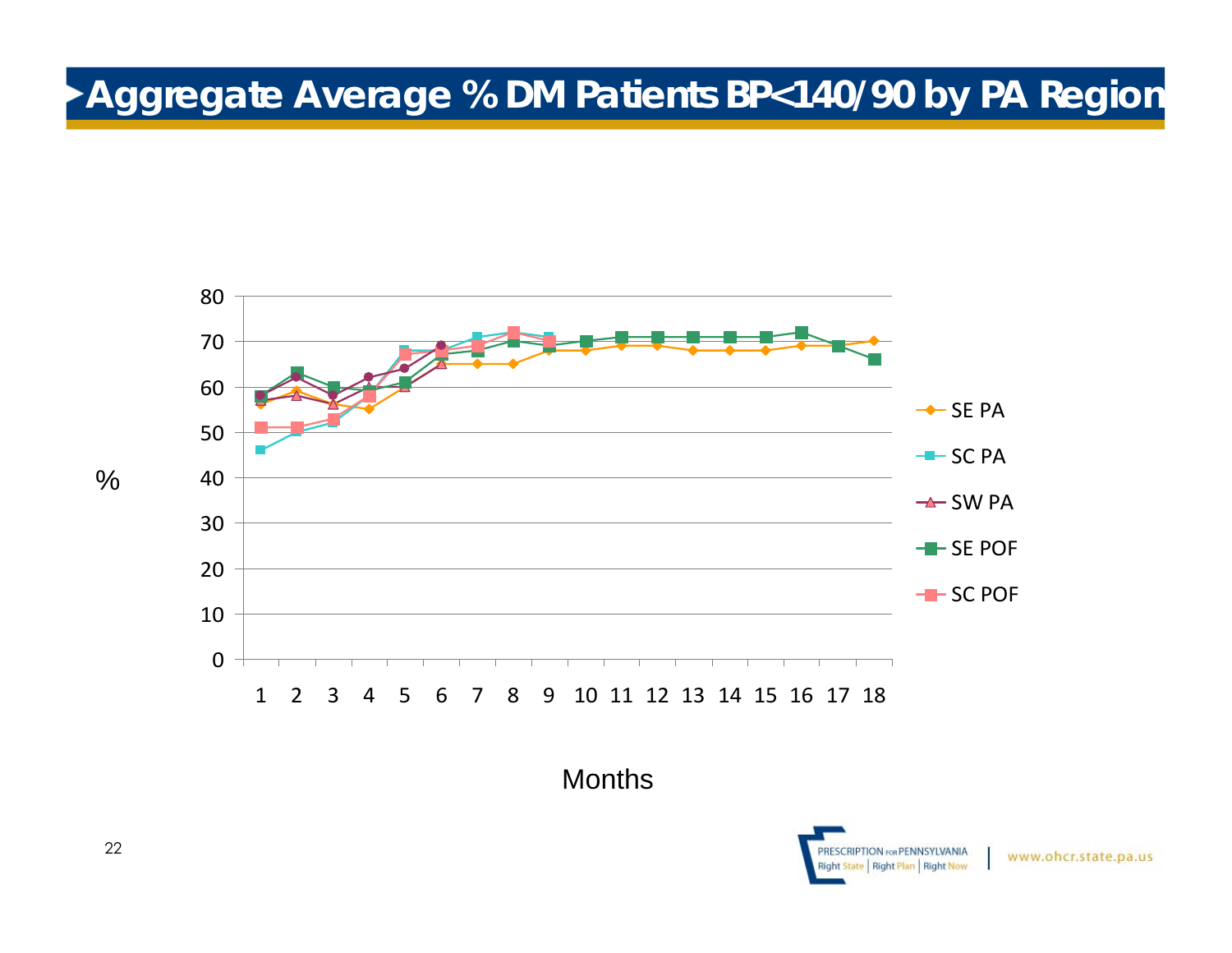### **Aggregate Average % DM Patients LDL<100 by PA Region**



Months

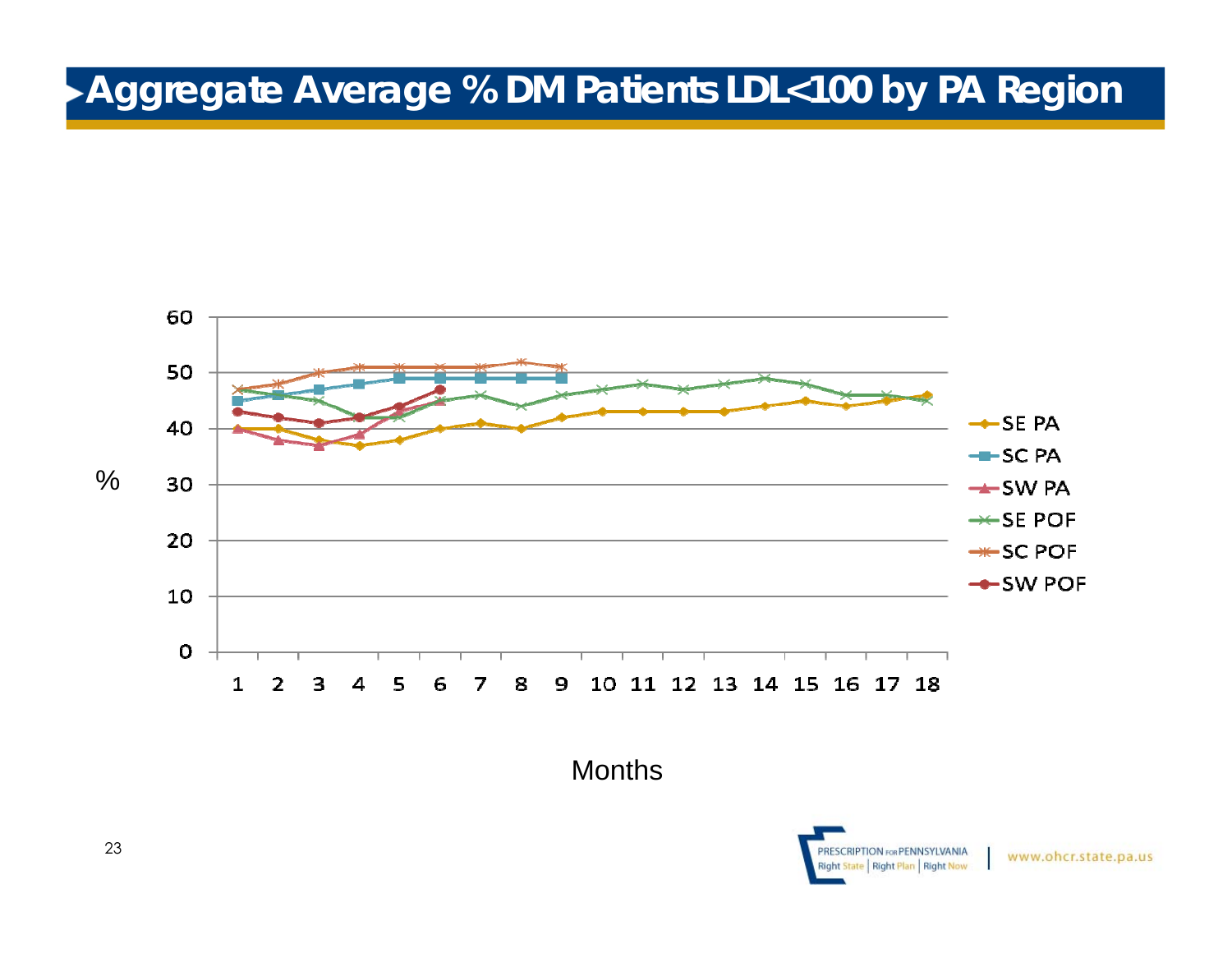### **Aggregate Average % DM Patients LDL<130 by PA Region**



Months

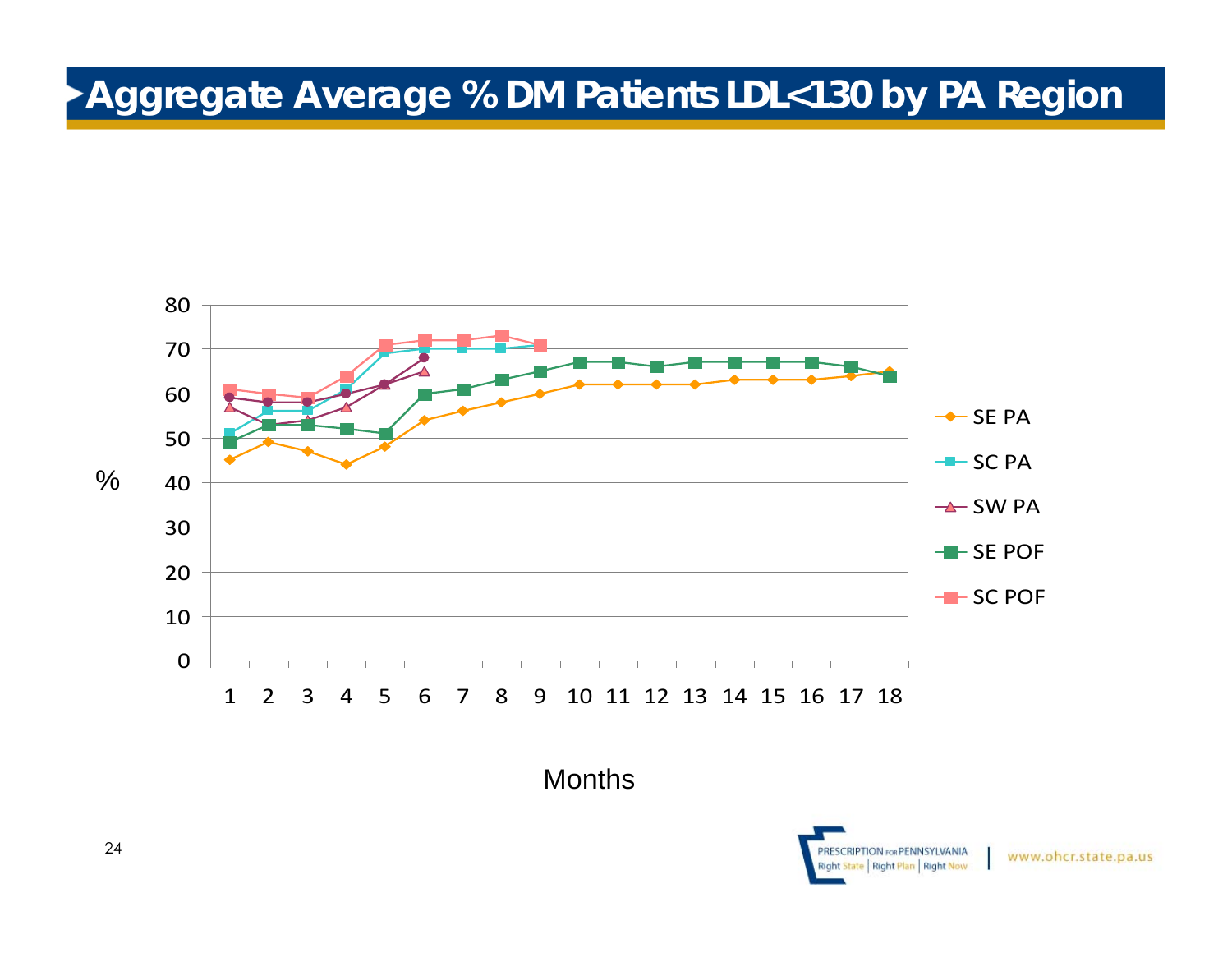- 1.5 years after starting the first Collaborative that we would have 783 PCPs working to transform their practices for over one million patients and that insurance companies would agree to pay almost \$30 million more to support the transformation.
- And we are adding two more Learning Collaboratives in SW and Lehigh
- Lesson: don't need legislation to improve primary care!